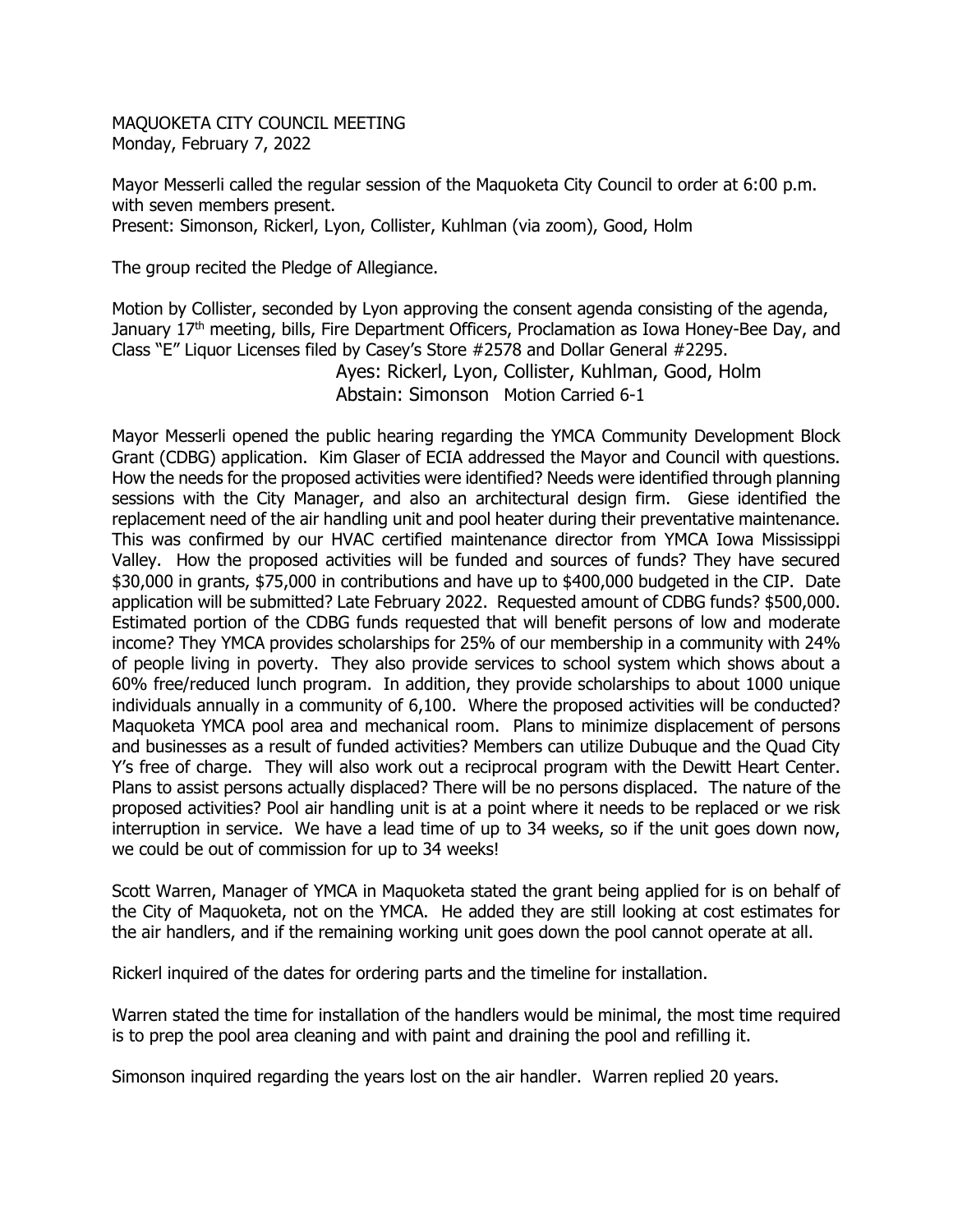Collister inquired regarding the shelf life of the water heaters. Warren replied they are a part of the settlement funding.

Kuhlman inquired regarding the cost to taxpayers. Warren stated there would be no costs to the taxpayers as it would come from the CDBG grant.

Collister stated if the grant is not awarded, then all costs would be covered by taxpayers.

There were no written comments. Motion by Collister, seconded by Lyon closing the public hearing regarding the YMCA Community Development Block Grant application. Motion Carried 7-0

Mayor Messerli opened the public hearing regarding the Maximum Property Tax Dollars. There were no written or verbal comments. Motion by Collister, seconded by Holm closing the public hearing regarding the Maximum Property Tax Dollars. Motion Carried 7-0

Motion by Lyon, seconded by Holm approving payment in the amount of \$49,609.12 to WHKS for the Waste Water Treatment Plant Project. Motion Carried 7-0

Motion by Collister, seconded by Lyon approving Resolution No. 2022-12, entitled "Resolution approving Community Development Block Grant Coronavirus Funding for the City of Maquoketa Public Facilities Assistance Project." Motion Carried 7-0

Motion Simonson, seconded by Holm approving Resolution No. 2022-13, entitled "Resolution approving the maximum tax dollars from certain levies for the City's proposed Fiscal Year 2022- 2023 Budget." Motion Carried 7-0

Motion by Collister, seconded by Lyon approving payment of a Downtown Incentive Grant in the amount of \$50,000 to GT Development, LLC for renovation of the Mitchell Maskrey Mill. Motion Carried 7-0

Motion by Collister, seconded by Lyon approving payment of \$50,000 to GT Development, LLC as City provided matching funds for Catalyst Grant. Motion Carried 7-0

Motion Simonson, seconded by Rickerl approving payment in the amount of \$11,750 to Sheets Construction for the rehabilitation of the Public Works Salt Shed. Motion Carried 7-0

Motion by Lyon, seconded by Holm approving first reading of Ordinance No. 1189, entitled, "an ordinance adding Chapter 3 to Title 4 the code of ordinances of the City of Maquoketa regarding backyard chickens." AYES: Lyon, Collister, Kuhlman, Good, Holm NAYES: Simonson, Rickerl Motion Carried 5-2

In discussion before roll call, Rickerl inquired if there were sufficient manpower to enforce this ordinance, and what if neighbors of the person having chickens were against it.

Mallory Smith, former City Manager, stated the fees to have a permit are an initial \$40.00 and then \$10.00 each year for the inspection of that property. The fees are to cover the time for the inspectors. Smith added this ordinance is not like a variance where neighbors within 200 feet are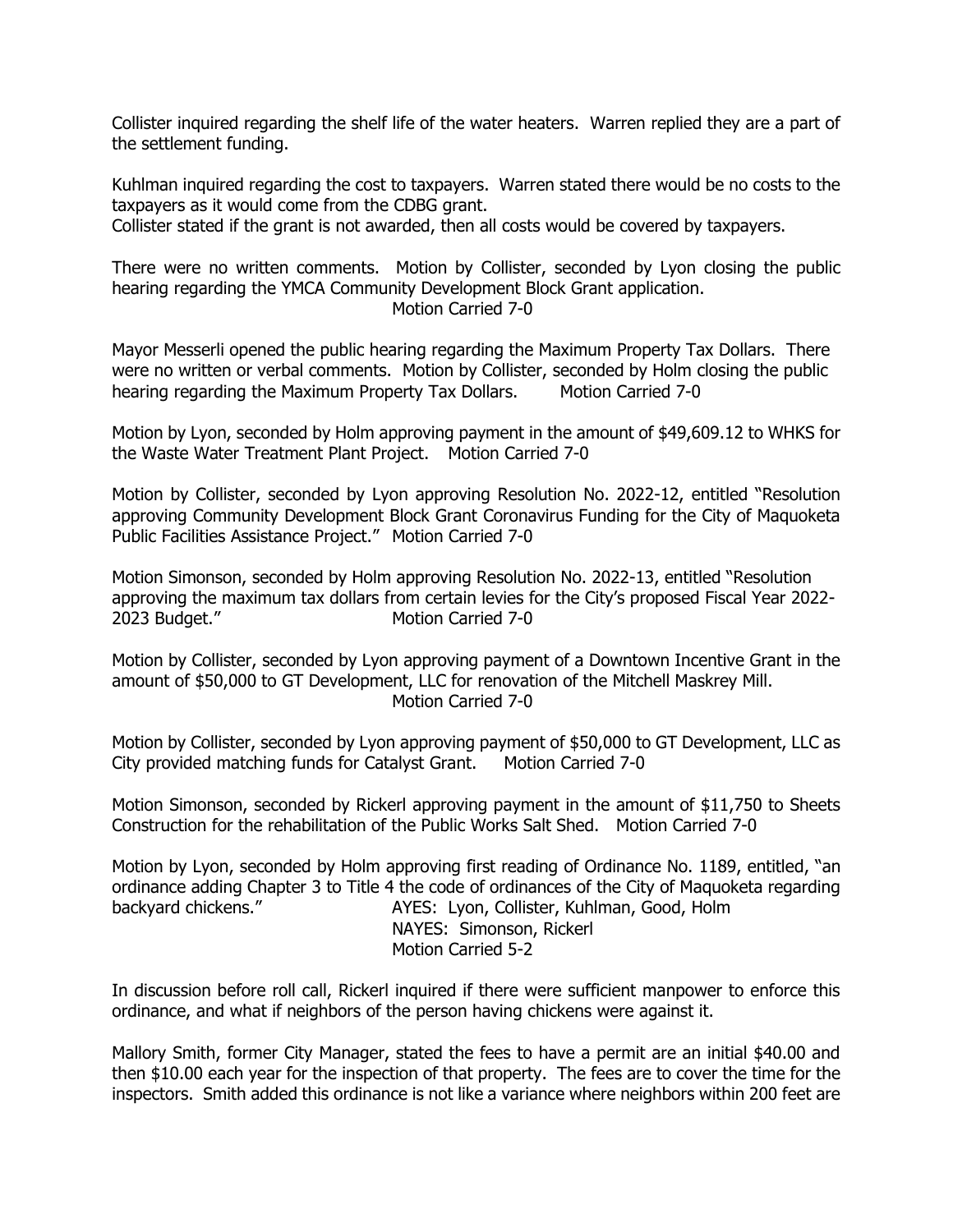required to be notified. Notification would come from the person requesting the permit, but neighbors would have no say on the approval of the permit for an individual.

Ginger Bennett addressed the Mayor and Council noting the proposed ordinance requires chicken pens be 10 feet from the owner's property line. She is in support of the proposed ordinance.

Holm stated there probably wouldn't be 500 permits, possibly 25 people may apply.

Jennifer Meyer of the Jackson County Conservation addressed the Mayor and Council stating she would offer her services as an educator for the required class to those applying for a permit. The class would be 90 minutes long, and she would do weekends and evenings. Meyer is in support of the proposed ordinance.

Kristi Carr, Chamber Director addressed the Mayor and Council and stated she has a neighbor who already has chickens but would never know it unless she was told. Carr stated she is in support of the proposed ordinance.

Collister inquired if there were any complaints turned in from residents regarding persons who have chickens. Police Chief Ziemet replied not really any complaints.

Dena Ochoa also addressed the Mayor and Council in support of the proposed ordinance.

Motion by Lyon, seconded by Holm approving first reading of Ordinance No. 1190, entitled, an ordinance adding Chapter 4 to Title 4 the code of ordinances of the City of Maquoketa regarding beekeeping. **AYES: Rickerl, Lyon, Collister, Kuhlman, Good, Holm** NAYES: Simonson

Motion Carried 6-1

Motion by Collister, seconded by Simonson approving first reading of Ordinance No. 1191, entitled, an ordinance amending Title 3 Community Protection Chapter 3 Traffic Code Subchapter 3G stop and yield intersections section 1 stop intersections of the City Code of Ordinances. AYES: Simonson, Collister, Kuhlman, Good

NAYES: Simonson, Lyon, Holm Motion Carried 4-3

In discussion before roll call, Collister inquired if the proposed ordinance should be changed to move the Summit and Western stop sign to where the new subdivision entrance will be.

Frank Ellenz, Public Works Director, stated the work on the South Main bridge would require a detour road and that it might be coming in on Summit Street.

Lyon stated he is an advocate for keeping the stop sign at Summit and Western.

Collister stated the temporary stop signs are unenforceable without the proposed ordinance.

Jennifer Meyer stated she is in support of the stop sign ordinance as it provides more safety for pedestrians.